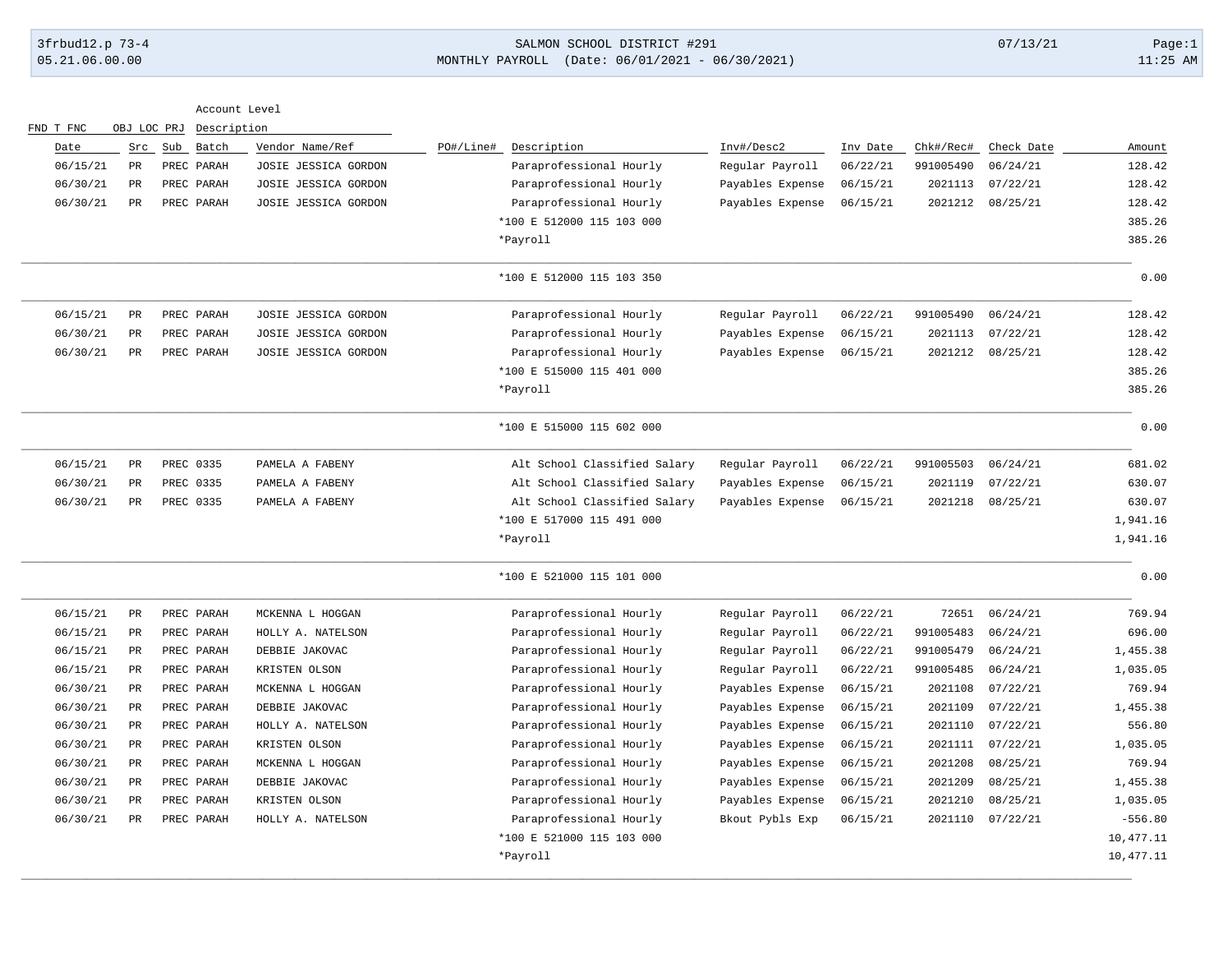|           |             | Account Level           |                    |                           |                  |          |                    |                  |          |
|-----------|-------------|-------------------------|--------------------|---------------------------|------------------|----------|--------------------|------------------|----------|
| FND T FNC |             | OBJ LOC PRJ Description |                    |                           |                  |          |                    |                  |          |
| Date      |             | Src Sub Batch           | Vendor Name/Ref    | Description<br>PO#/Line#  | Inv#/Desc2       | Inv Date | Chk#/Rec#          | Check Date       | Amount   |
| 06/15/21  | $_{\rm PR}$ | PREC PARAH              | LEAH SHALLOW       | Paraprofessional Hourly   | Regular Payroll  | 06/22/21 | 991005498          | 06/24/21         | 917.28   |
| 06/30/21  | PR          | PREC PARAH              | LEAH SHALLOW       | Paraprofessional Hourly   | Payables Expense | 06/15/21 | 2021116            | 07/22/21         | 917.28   |
| 06/30/21  | PR          | PREC PARAH              | LEAH SHALLOW       | Paraprofessional Hourly   | Payables Expense | 06/15/21 | 2021215            | 08/25/21         | 917.28   |
|           |             |                         |                    | *100 E 521000 115 401 000 |                  |          |                    |                  | 2,751.84 |
|           |             |                         |                    | *Payroll                  |                  |          |                    |                  | 2,751.84 |
|           |             |                         |                    | *100 E 531000 115 401 000 |                  |          |                    |                  | 0.00     |
|           |             |                         |                    | *100 E 531000 115 602 000 |                  |          |                    |                  | 0.00     |
|           |             |                         |                    | *100 E 532000 115 401 000 |                  |          |                    |                  | 0.00     |
|           |             |                         |                    | *100 E 611000 115 100 000 |                  |          |                    |                  | 0.00     |
|           |             |                         |                    | *100 E 611000 115 101 000 |                  |          |                    |                  | 0.00     |
| 06/15/21  | PR          | PREC 0110H              | ASHLEY C TARKALSON | HS CLSF HOURLY            | Regular Payroll  | 06/22/21 | 991005499          | 06/24/21         | 1,472.23 |
| 06/15/21  | $_{\rm PR}$ | PREC 0110               | ASHLEY C TARKALSON | HS CLSF                   | Regular Payroll  | 06/22/21 | 991005499          | 06/24/21         | 600.00   |
| 06/30/21  | $_{\rm PR}$ | PREC 0110H              | ASHLEY C TARKALSON | HS CLSF HOURLY            | Payables Expense | 06/15/21 | 2021117            | 07/22/21         | 1,472.23 |
| 06/30/21  | PR          | PREC 0110H              | ASHLEY C TARKALSON | HS CLSF HOURLY            | Payables Expense | 06/15/21 | 2021216            | 08/25/21         | 1,472.23 |
|           |             |                         |                    | *100 E 611000 115 401 000 |                  |          |                    |                  | 5,016.69 |
|           |             |                         |                    | *Payroll                  |                  |          |                    |                  | 5,016.69 |
| 06/15/21  | $_{\rm PR}$ | PREC 0110H              | ERIC J TARKALSON   | HS CLSF HOURLY            | Regular Payroll  | 06/22/21 | 991005501          | 06/24/21         | 2,319.10 |
| 06/30/21  | PR          | PREC 0110H              | ERIC J TARKALSON   | HS CLSF HOURLY            | Payables Expense | 06/15/21 | 2021118            | 07/22/21         | 2,273.82 |
| 06/30/21  | PR          | PREC 0110H              | ERIC J TARKALSON   | HS CLSF HOURLY            | Payables Expense | 06/15/21 |                    | 2021217 08/25/21 | 2,273.82 |
|           |             |                         |                    | *100 E 611000 115 401 002 |                  |          |                    |                  | 6,866.74 |
|           |             |                         |                    | *Payroll                  |                  |          |                    |                  | 6,866.74 |
|           |             |                         |                    | *100 E 616000 115 000 000 |                  |          |                    |                  | 0.00     |
|           |             |                         |                    | *100 E 616000 115 101 000 |                  |          |                    |                  | 0.00     |
| 06/15/21  | PR          | PREC 0290H              | TODD NELSON        | MEDIA CLSF HOURLY         | Regular Payroll  | 06/22/21 | 991005462 06/24/21 |                  | 536.45   |
|           |             |                         |                    | *100 E 622000 115 000 000 |                  |          |                    |                  | 536.45   |
|           |             |                         |                    | *Payroll                  |                  |          |                    |                  | 536.45   |

\_\_\_\_\_\_\_\_\_\_\_\_\_\_\_\_\_\_\_\_\_\_\_\_\_\_\_\_\_\_\_\_\_\_\_\_\_\_\_\_\_\_\_\_\_\_\_\_\_\_\_\_\_\_\_\_\_\_\_\_\_\_\_\_\_\_\_\_\_\_\_\_\_\_\_\_\_\_\_\_\_\_\_\_\_\_\_\_\_\_\_\_\_\_\_\_\_\_\_\_\_\_\_\_\_\_\_\_\_\_\_\_\_\_\_\_\_\_\_\_\_\_\_\_\_\_\_\_\_\_\_\_\_\_\_\_\_\_\_\_\_\_\_\_\_\_\_\_\_\_\_\_\_\_\_\_\_\_\_\_\_\_\_\_\_\_\_\_\_\_ \*100 E 622000 115 100 000 0.00 \_\_\_\_\_\_\_\_\_\_\_\_\_\_\_\_\_\_\_\_\_\_\_\_\_\_\_\_\_\_\_\_\_\_\_\_\_\_\_\_\_\_\_\_\_\_\_\_\_\_\_\_\_\_\_\_\_\_\_\_\_\_\_\_\_\_\_\_\_\_\_\_\_\_\_\_\_\_\_\_\_\_\_\_\_\_\_\_\_\_\_\_\_\_\_\_\_\_\_\_\_\_\_\_\_\_\_\_\_\_\_\_\_\_\_\_\_\_\_\_\_\_\_\_\_\_\_\_\_\_\_\_\_\_\_\_\_\_\_\_\_\_\_\_\_\_\_\_\_\_\_\_\_\_\_\_\_\_\_\_\_\_\_\_\_\_\_\_\_\_

05.21.06.00.00 MONTHLY PAYROLL (Date: 06/01/2021 - 06/30/2021) 11:25 AM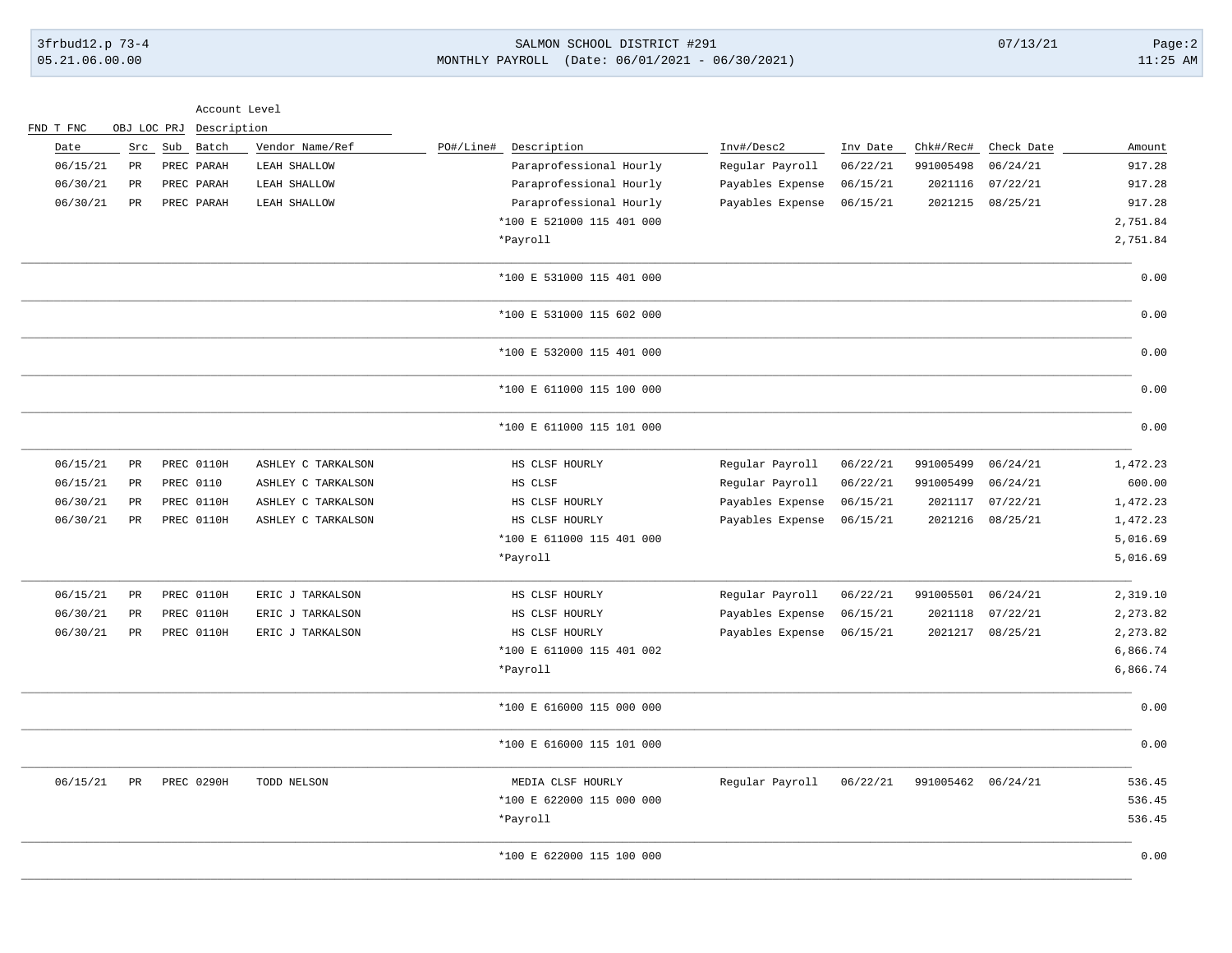## 3frbud12.p 73-4 SALMON SCHOOL DISTRICT #291 07/13/21 Page:3 05.21.06.00.00 MONTHLY PAYROLL (Date: 06/01/2021 - 06/30/2021) 11:25 AM

Account Level

|  | FND T FNC |  | OBJ LOC PRJ Description |
|--|-----------|--|-------------------------|
|  |           |  |                         |

| Amount<br>0.00 | Chk#/Rec# Check Date |           | Inv Date | Inv#/Desc2       | PO#/Line# Description<br>*100 E 622000 115 101 000 | Vendor Name/Ref    | Src Sub Batch |             | Date     |
|----------------|----------------------|-----------|----------|------------------|----------------------------------------------------|--------------------|---------------|-------------|----------|
|                |                      |           |          |                  |                                                    |                    |               |             |          |
| 1,455.38       | 06/24/21             | 991005478 | 06/22/21 | Regular Payroll  | MEDIA CLSF HOURLY                                  | DIANA L HARRY      | PREC 0290H    | PR          | 06/15/21 |
| 1,455.38       | 07/22/21             | 2021107   | 06/15/21 | Payables Expense | MEDIA CLSF HOURLY                                  | DIANA L HARRY      | PREC 0290H    | PR          | 06/30/21 |
| 1,455.38       | 08/25/21             | 2021207   | 06/15/21 | Payables Expense | MEDIA CLSF HOURLY                                  | DIANA L HARRY      | PREC 0290H    | PR          | 06/30/21 |
| 4,366.14       |                      |           |          |                  | *100 E 622000 115 103 000                          |                    |               |             |          |
| 4,366.14       |                      |           |          |                  | *Payroll                                           |                    |               |             |          |
| 1,237.32       | 06/24/21             | 991005487 | 06/22/21 | Regular Payroll  | MEDIA CLSF HOURLY                                  | SHYLA A BARRETT    | PREC 0290H    | PR          | 06/15/21 |
| 1,237.32       | 07/22/21             | 2021112   | 06/15/21 | Payables Expense | MEDIA CLSF HOURLY                                  | SHYLA A BARRETT    | PREC 0290H    | PR          | 06/30/21 |
| 1,237.32       | 08/25/21             | 2021211   | 06/15/21 | Payables Expense | MEDIA CLSF HOURLY                                  | SHYLA A BARRETT    | PREC 0290H    | PR          | 06/30/21 |
| 3,711.96       |                      |           |          |                  | *100 E 622000 115 401 000                          |                    |               |             |          |
| 3,711.96       |                      |           |          |                  | *Payroll                                           |                    |               |             |          |
| 300.00         | 06/24/21             | 991005467 | 06/22/21 | Regular Payroll  | Clas Admin                                         | CHAYLIN FARRAND    | PREC 0310E    | PR          | 06/15/21 |
| 300.00         |                      |           |          |                  | *100 E 631000 115 001 000                          |                    |               |             |          |
| 300.00         |                      |           |          |                  | *Payroll                                           |                    |               |             |          |
| 990.57         | 06/24/21             | 991005465 | 06/22/21 | Regular Payroll  | DIST ADM CLSF                                      | KAYLA J. BIGELOW   | PREC 0310     | PR          | 06/15/21 |
| 49.14          | 06/24/21             | 991005500 | 06/22/21 | Regular Payroll  | DIST ADM CLSF HOURLY                               | ELE TARKALSON      | PREC 0310H    | PR          | 06/15/21 |
| 732.78         | 06/24/21             | 991005467 | 06/22/21 | Regular Payroll  | DIST ADM CLSF                                      | CHAYLIN FARRAND    | PREC 0310     | PR          | 06/15/21 |
| 1,772.49       |                      |           |          |                  | *100 E 632000 115 001 000                          |                    |               |             |          |
| 1,772.49       |                      |           |          |                  | *Payroll                                           |                    |               |             |          |
| 0.00           |                      |           |          |                  | *100 E 632000 115 001 911                          |                    |               |             |          |
| 0.00           |                      |           |          |                  | *100 E 641000 115 100 000                          |                    |               |             |          |
| 0.00           |                      |           |          |                  | *100 E 641000 115 101 000                          |                    |               |             |          |
| 1,513.68       | 06/24/21             | 991005482 | 06/22/21 | Regular Payroll  | ELEM CLASSIFIED HOURLY                             | CHRISTINA K MULLEN | PREC 0060H    | $_{\rm PR}$ | 06/15/21 |
| 1,513.68       |                      |           |          |                  | *100 E 641000 115 103 000                          |                    |               |             |          |
| 1,513.68       |                      |           |          |                  | *Payroll                                           |                    |               |             |          |
| 544.80         | 06/24/21             | 991005461 | 06/22/21 | Regular Payroll  | SCHOOL ADM CLSF                                    | EVELYN M BUHLER    | PREC 0330E    | PR          | 06/15/21 |
| 2,345.06       | 06/24/21             | 991005461 | 06/22/21 | Regular Payroll  | SCHL ADM CLSF                                      | EVELYN M BUHLER    | PREC 0330     | PR          | 06/15/21 |
| 2,168.76       | 07/22/21             | 2021101   | 06/15/21 | Payables Expense | SCHL ADM CLSF                                      | EVELYN M BUHLER    | PREC 0330     | PR          | 06/30/21 |
| 2,168.76       | 08/25/21             | 2021201   | 06/15/21 | Payables Expense | SCHL ADM CLSF                                      | EVELYN M BUHLER    | PREC 0330     | <b>PR</b>   | 06/30/21 |
| 7,227.38       |                      |           |          |                  | *100 E 641000 115 401 000                          |                    |               |             |          |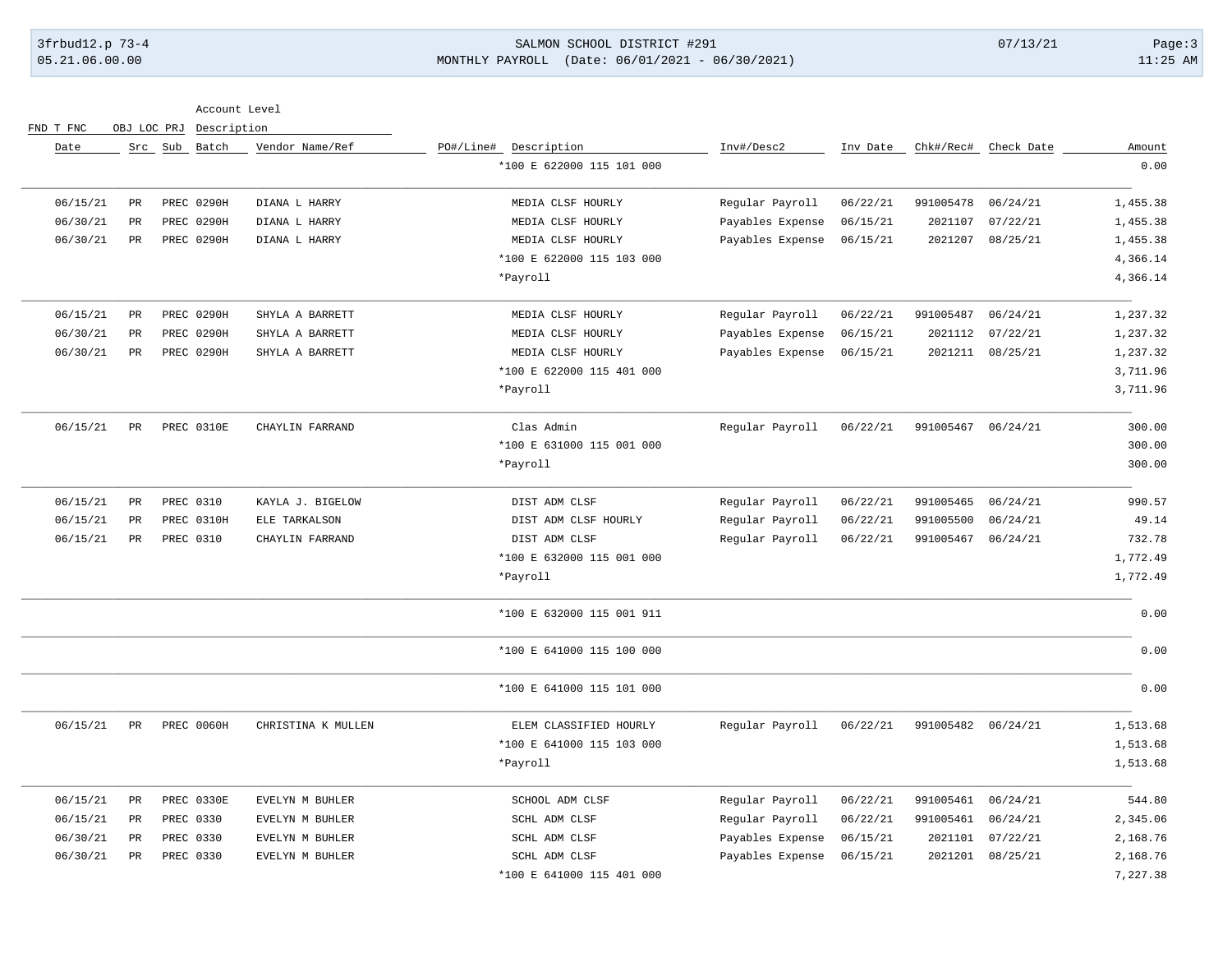## 3frbud12.p 73-4 SALMON SCHOOL DISTRICT #291 07/13/21 Page:4 05.21.06.00.00 MONTHLY PAYROLL (Date: 06/01/2021 - 06/30/2021) 11:25 AM

Account Level

FND T FNC OBJ LOC PRJ Description

100 E 641000 115 401 000 (continued)

| Date     |             | Src Sub Batch    | Vendor Name/Ref    | PO#/Line# Description     | Inv#/Desc2      | Inv Date | Chk#/Rec#          | Check Date | Amount   |
|----------|-------------|------------------|--------------------|---------------------------|-----------------|----------|--------------------|------------|----------|
|          |             |                  |                    | *Payroll                  |                 |          |                    |            | 7,227.38 |
| 06/15/21 | PR          | PREC 0310        | ASHLEY C TARKALSON | DIST ADM CLSF             | Regular Payroll | 06/22/21 | 991005499          | 06/24/21   | 300.00   |
| 06/15/21 | $_{\rm PR}$ | PREC 0310        | CHAYLIN FARRAND    | DIST ADM CLSF             | Regular Payroll | 06/22/21 | 991005467          | 06/24/21   | 1,411.28 |
| 06/15/21 | PR          | PREC 0310H       | JANET L SEHER      | DIST ADM CLSF HOURLY      | Regular Payroll | 06/22/21 | 991005470          | 06/24/21   | 3,085.27 |
|          |             |                  |                    | *100 E 651000 115 001 000 |                 |          |                    |            | 4,796.55 |
|          |             |                  |                    | *Payroll                  |                 |          |                    |            | 4,796.55 |
| 06/15/21 | PR          | PREC 0360H       | STEVEN L YATES     | CUSTODIAL HOURLY          | Regular Payroll | 06/22/21 | 991005502          | 06/24/21   | 1,808.27 |
| 06/15/21 | $_{\rm PR}$ | PREC 0360H       | ALLEN PETRICK      | CUSTODIAL HOURLY          | Regular Payroll | 06/22/21 | 991005494          | 06/24/21   | 1,686.50 |
| 06/15/21 | $_{\rm PR}$ | PREC 0360H       | LISA M MARLER      | CUSTODIAL HOURLY          | Regular Payroll | 06/22/21 | 991005513          | 06/24/21   | 2,140.63 |
| 06/15/21 | PR          | PREC 0360H       | VICTORIA REYES     | CUSTODIAL HOURLY          | Regular Payroll | 06/22/21 | 991005497          | 06/24/21   | 2,140.63 |
| 06/23/21 | AP          | 22               |                    | SUMMARY TOTAL             |                 |          |                    |            | 90.00    |
|          |             |                  |                    | *100 E 661000 115 000 000 |                 |          |                    |            | 7,866.03 |
|          |             |                  |                    | *Accounts Payable         |                 |          |                    |            | 90.00    |
|          |             |                  |                    | *Payroll                  |                 |          |                    |            | 7,776.03 |
|          |             |                  |                    | *100 E 661000 115 101 000 |                 |          |                    |            | 0.00     |
| 06/15/21 | PR          | PREC 0390H       | DANA BIGELOW       | MAINTENANCE HOURLY        | Regular Payroll | 06/22/21 | 991005488          | 06/24/21   | 2,140.63 |
| 06/15/21 | PR          | PREC 0390H       | ROBERT L. LEWIS    | MAINTENANCE HOURLY        | Regular Payroll | 06/22/21 | 991005512          | 06/24/21   | 3,575.80 |
|          |             |                  |                    | *100 E 664000 115 000 000 |                 |          |                    |            | 5,716.43 |
|          |             |                  |                    | *Payroll                  |                 |          |                    |            | 5,716.43 |
|          |             |                  |                    | *100 E 664000 115 100 000 |                 |          |                    |            | 0.00     |
| 06/15/21 | PR          | PREC 0400H       | HAILEY PILKERTON   | GROUNDS HOURLY            | Regular Payroll | 06/22/21 | 991005495 06/24/21 |            | 139.50   |
|          |             |                  |                    | *100 E 665000 115 000 000 |                 |          |                    |            | 139.50   |
|          |             |                  |                    | *Payroll                  |                 |          |                    |            | 139.50   |
| 06/15/21 | PR          | <b>PREC 0411</b> | DAVID D GALLAMORE  | CROSS GUARD               | Regular Payroll | 06/22/21 | 991005468          | 06/24/21   | 280.00   |
|          |             |                  |                    | *100 E 667000 115 000 000 |                 |          |                    |            | 280.00   |
|          |             |                  |                    | *Payroll                  |                 |          |                    |            | 280.00   |
|          |             |                  |                    | *100 E 667000 115 103 000 |                 |          |                    |            | 0.00     |
|          |             |                  |                    | *100 E 667000 115 401 000 |                 |          |                    |            | 0.00     |
|          |             |                  |                    |                           |                 |          |                    |            |          |